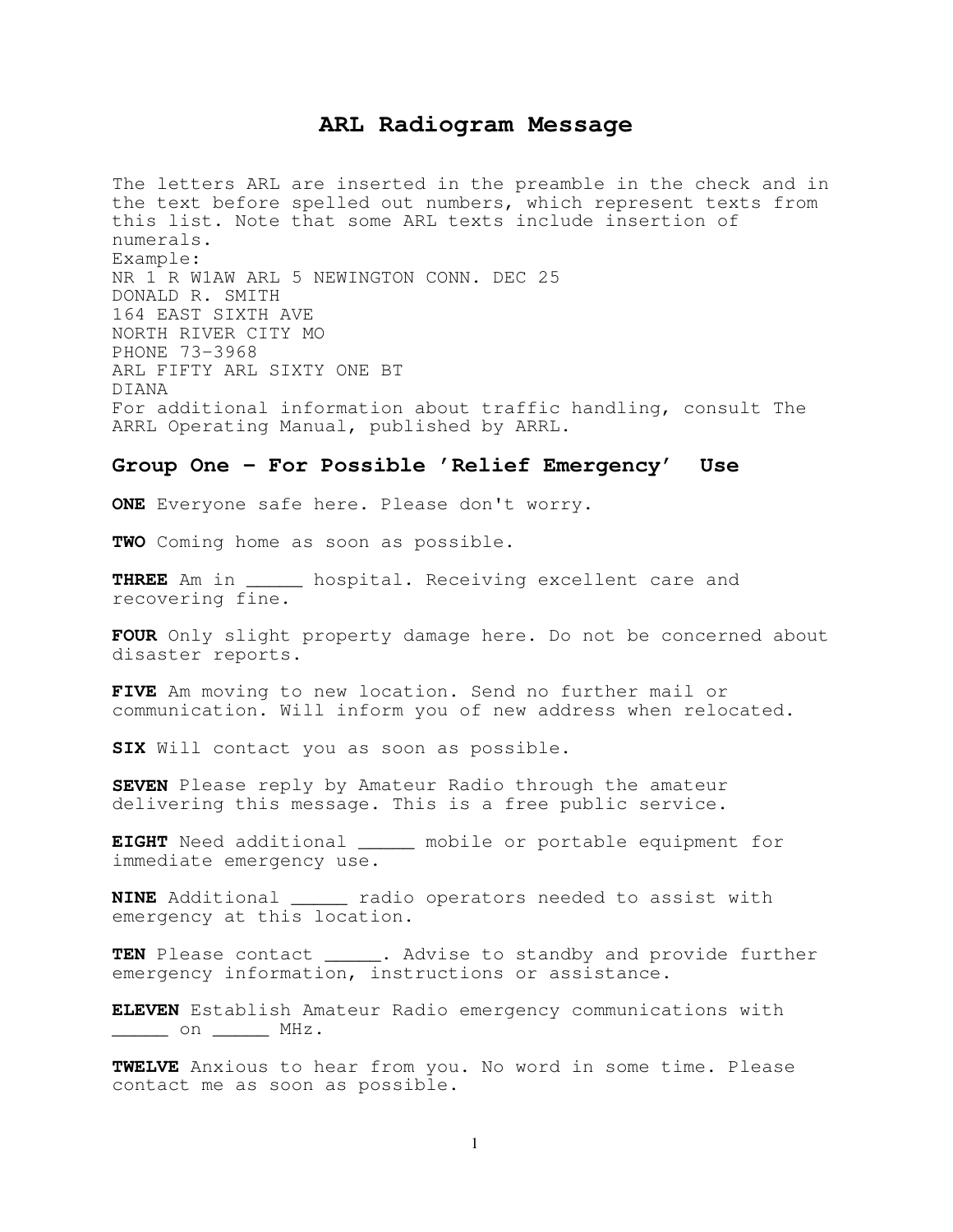**THIRTEEN** Medical emergency situation exits here.

**FOURTEEN** Situation here becoming critical. Losses and damage from \_\_\_\_ increasing.

**FIFTEEN** Please advise your condition and what help is needed.

**SIXTEEN** Property damage very severe in this area.

**SEVENTEEN** REACT communications services also available. Establish REACT communication with on channel .

**EIGHTEEN** Please contact me as soon as possible at \_\_\_\_\_.

**NINETEEN** Request health and welfare report on \_\_\_\_\_ . (State name, address and telephone number.)

**TWENTY** Temporarily stranded. Will need some assistance. Please contact me at .

**TWENTY ONE** Search and Rescue assistance is needed by local authorities here. Advise availability.

**TWENTY TWO** Need accurate information on the extent and type of conditions now existing at your location. Please furnish this information and reply without delay.

**TWENTY THREE** Report at once the accessibility and best way to reach your location.

**TWENTY FOUR** Evacuation of residents from this area urgently needed. Advise plans for help.

**TWENTY FIVE** Furnish as soon as possible the weather conditions at your location.

**TWENTY SIX** Help and care for evacuation of sick and injured from this location needed at once.

Emergency/priority messages originating from official sources must carry the signature of the originating official.

## **Group Two - Routine Messages**

**FORTY SIX** Greetings on your birthday and best wishes for many more to come.

**FIFTY** Greetings by Amateur Radio.

**FIFTY ONE** Greetings by Amateur Radio. This message is sent as a free public service by ham radio operators at \_\_\_\_\_. Am having a wonderful time.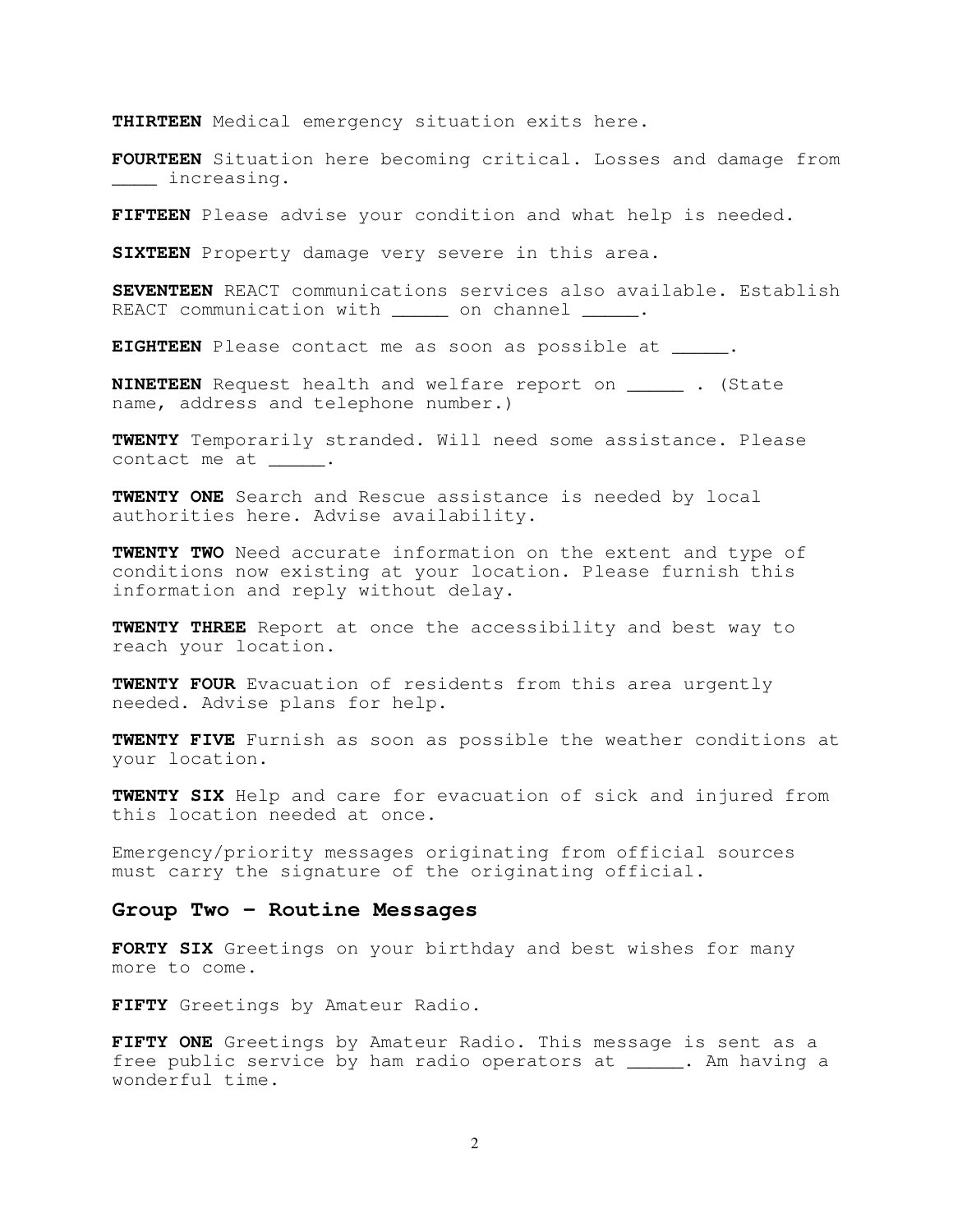**FIFTY TWO** Really enjoyed being with you. Looking forward to getting together again.

**FIFTY THREE** Received your \_\_\_\_\_. It's appreciated; many thanks.

**FIFTY FOUR** Many thanks for your good wishes.

**FIFTY FIVE** Good news is always welcome. Very delighted to hear about yours.

**FIFTY SIX** Congratulations on your \_\_\_\_\_, a most worthy and deserved achievement.

**FIFTY SEVEN** Wish we could be together.

**FIFTY EIGHT** Have a wonderful time. Let us know when you return.

**FIFTY NINE** Congratulations on the new arrival. Hope mother and child are well.

\***SIXTY** Wishing you the best of everything on \_\_\_\_\_.

**SIXTY ONE** Wishing you a very Merry Christmas and a Happy New Year.

\***SIXTY TWO** Greetings and best wishes to you for a pleasant \_\_\_\_\_ holiday season.

**SIXTY THREE** Victory or defeat, our best wishes are with you. Hope you win.

**SIXTY FOUR** Arrived safely at .

**SIXTY FIVE** Arriving \_\_\_\_\_ on \_\_\_\_\_. Please arrange to meet me there.

**SIXTY SIX** DX QSLs are on hand for you at the \_\_\_\_\_ QSL Bureau. Send \_\_\_\_\_\_ self addressed envelopes.

**SIXTY SEVEN** Your message number \_\_\_\_\_ undeliverable because of \_\_\_\_\_. Please advise.

**SIXTY EIGHT** Sorry to hear you are ill. Best wishes for a speedy recovery.

**SIXTY NINE** Welcome to the \_\_\_\_\_. We are glad to have you with us and hope you will enjoy the fun and fellowship of the organization.

\* Can be used for all holidays.

3